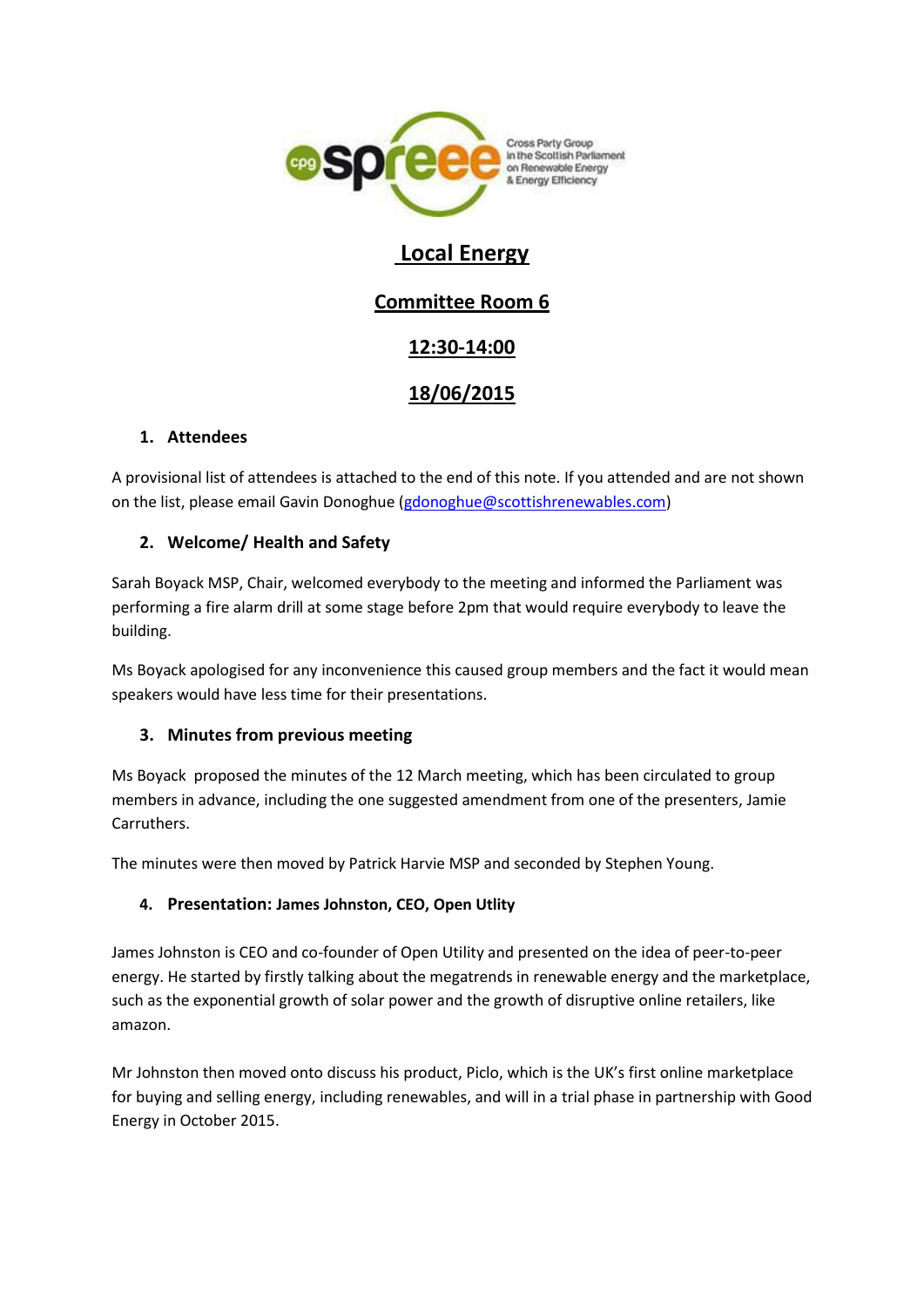Mr Johnston stated that Piclo would be local, transparent and would allow people to see how sustainable their energy mix was and could allow generators to become virtual energy companies. He stated that, in the long term Piclo would allow Government to see, at a policy level, what type of energy mix consumers were interested in.

#### **5. Presentation: Dave Pearson, Director, Star Renewable Energy**

Dave Peason leads the Star Renewable Energy business in the new segment of renewable heat and presented on the subject of water source heat pumps and their benefits for the Scotland.

He started by discussing the fact that heat accounted for 50%of the UK and the EU's energy use before discussing the specifics of water source heat pump technology, which he described as acting like a fridge in reverse. He also stated that despite the fact that the pumps do use electricity they generate 3-5 times as much heat.

Mr Pearson then presented on specific examples of projects he has been involved in, such as Drammen in Norway which involved a promise by the District Heating company that they would provide consumers with cheaper heating than they can get themselves. He then moved on to discuss the UK context and gave the example of the Firth of Forth having enough energy in it to heat the whole of Edinburgh.

Mr Pearson finished by discussing the benefits of heat pumps in terms of the emissions, economics, meeting climate targets and people, and what actions were required by government in order to unlock the potential.

## **6. Presentation: Iain Todd, Iain Todd Consulting**

Iain Todd has worked as Renewables Champion for the Aberdeen Renewable Energy Group (AREG) before returning to independent consultancy and presented on one of the local transport applications of the new Levenmouth Community Energy Project in Fife.

Mr Todd then discussed the aim of the project, which is to expand the work of The Hydrogen Office in Methil, into a world-leading centre of innovation and learning on the subject of green hydrogen, before touching on the history of the area and progress of the project so far.

Mr Todd then discussed the technical aspects of how the renewable energy produced on-site is then used to power local transport solutions, such as hydrogen-powered vehicles and storage. He stated that this has led to Fife now having the largest fleet in Europe of hydrogen vehicles and world-first refuse vehicle converted to use hydrogen and diesel.

#### **7. Questions**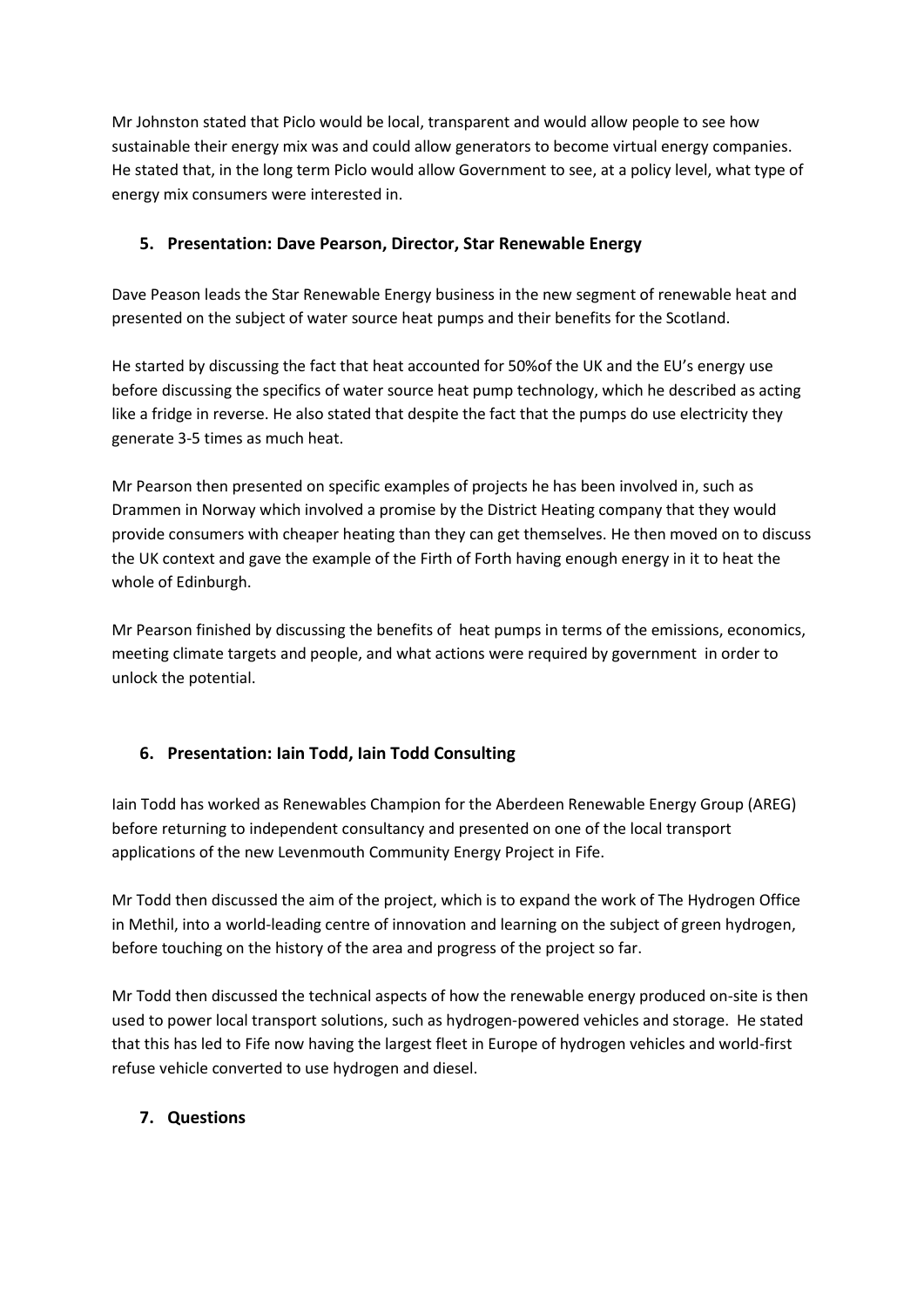- Stephen Young asked about the effect of cuts to Feed in Tariffs and the effect this has on micro-industries.
	- o James Johnston stated that his company doesn't take a view
	- o Sarah Boyack MSP then said that may be a subject the group comes back to at a later date
- Martine Nolan asked about whether you could nationalise the water-source pump using existing water systems
	- o Dave Pearson stated that water-source heat pumps were agnostic
- Pete Roche asked about whether the target for 40,000 homes committed to district heating networks by 2020 was ambitious.
	- o Dave Pearson responded that there was still a long way to go to achieve that, so it was too ambitious in some respects, but that Scotland should be doing more than that.
- Patrick Harvie MSP asked about the peer-to-peer model and whether this broke down the barrier between who are producers and who are consumers.
	- o James Johnston responded that the system was automated so would depend on preferences which sources the consumer wanted. Therefore, it doesn't distinguish between different types of producers/consumers.
- Dave Hawkey then asked whether the peer-to-peer model needed to be low carbon or whether it worked with fossil fuels.
	- o James Johnston responded that the product only made sense for renewable generators but that it was like ebay so just provided a platform for different people to engage with each other.
- John Birchmore asked whether consumers could choose to buy their electricity in 30 minute blocks
	- $\circ$  James Johnston responded that they are not supplying to residential properties yet but are looking at pilot schemes in that area.
- Neil Barnes asked about energy independence and what the major challenges were to mobilising communities
	- o James Johnston said making people care at a practical level about there their energy comes from, and sited the low levels of switching between energy providers
	- o Dave Pearson said for districh heating it was about funding networks, the pipes in the ground and getting the price right.
	- o Iain Todd said that the Local Energy Challenge fund was a game-changer for communities.

#### **8. Next meeting**

Ms Boyack then thanked the speakers and informed attendees that the next meeting of the group will take place on Thursday 8 October in Parliament and will feature a presentation on the Smart Meter roll-out.

Ms Boyack also stated that the meeting will act as the group's AGM and that the secretariat will be in touch with members over the summer to seek ideas for topics of future sessions.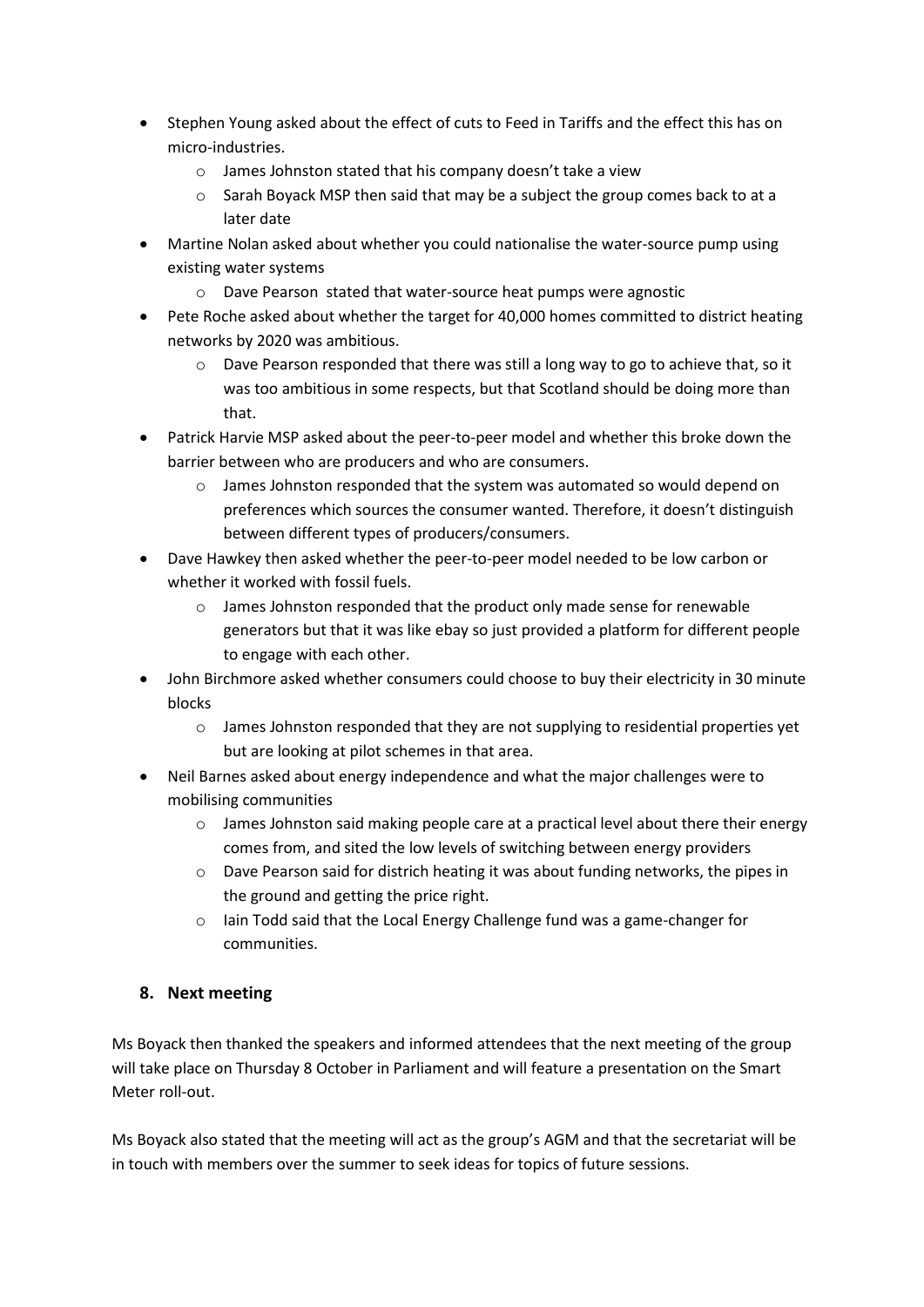### **9. Attendees**

| <b>Name</b>       |                  |
|-------------------|------------------|
| <b>FIRST NAME</b> | <b>LAST NAME</b> |
| Barbara           | Atterson         |
| John              | Birchmore        |
| Gordon            | <b>Black</b>     |
| Andrew            | <b>Bright</b>    |
| Tony              | <b>Brunton</b>   |
| Colin             | Campbell         |
| Laura             | Campbell         |
| Greg              | Clarke           |
| Michael           | Cockburn         |
|                   | Davidson         |
| Aisling           | Doyle            |
| Scott             | Duncan           |
| Robin             | Duval            |
| Chloe             | Duxbury          |
| Hew               | Edgar            |
| Tracey            | Exton            |
| Andrew            | Faulk            |
| Ankara            | Fuller           |
| David             | Gordon           |
| Patrick           | Harvie           |
| Dave              | Hawkey           |
| Nigel             | Holmes           |
| Ragne             | Low              |